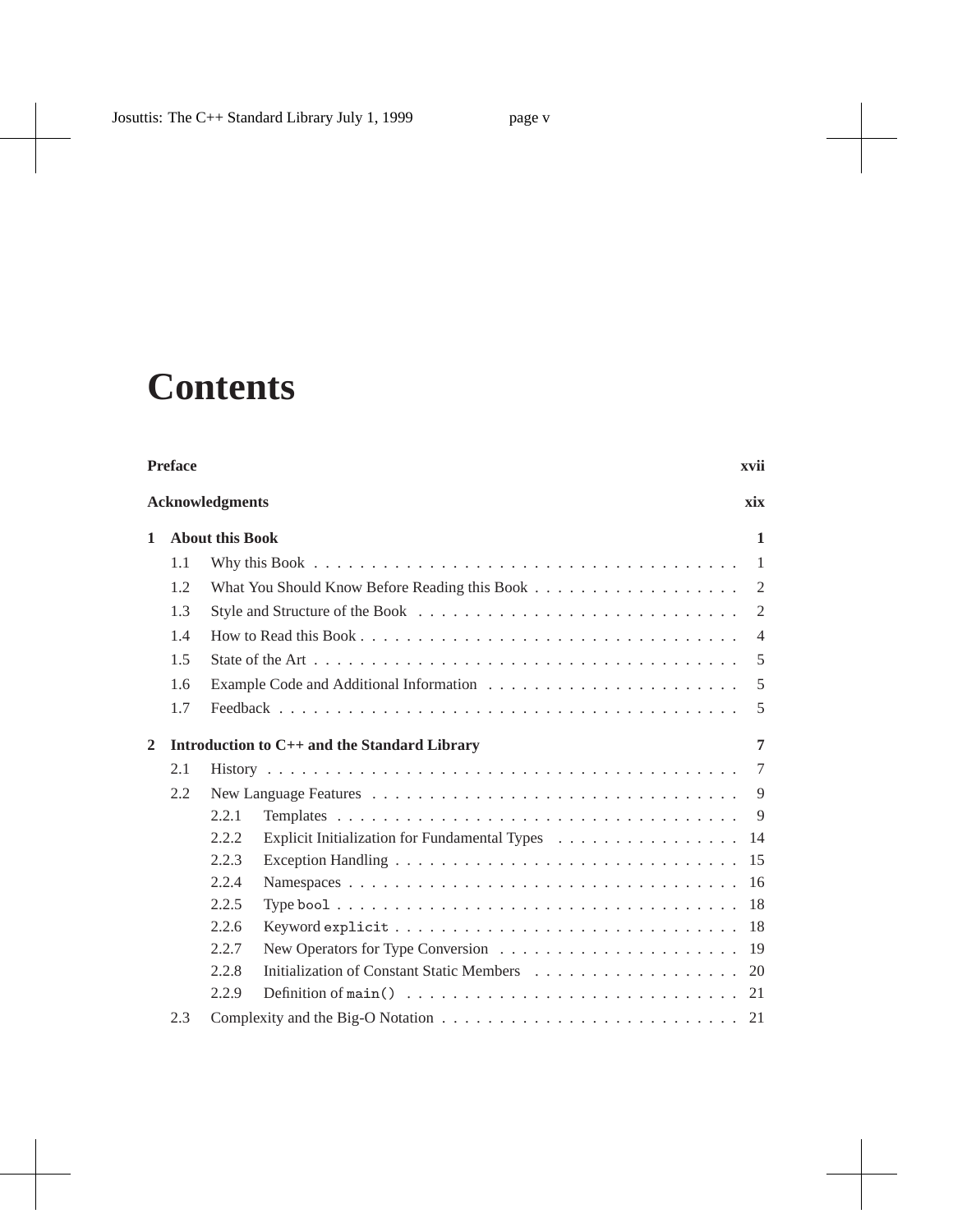| $3^{\circ}$ |                  | 23<br><b>General Concepts</b> |                                                                                |    |  |  |  |  |  |
|-------------|------------------|-------------------------------|--------------------------------------------------------------------------------|----|--|--|--|--|--|
|             | 3.1              |                               |                                                                                | 23 |  |  |  |  |  |
|             | 3.2              |                               |                                                                                | 24 |  |  |  |  |  |
|             | 3.3              |                               |                                                                                | 25 |  |  |  |  |  |
|             |                  | 3.3.1                         |                                                                                | 25 |  |  |  |  |  |
|             |                  | 3.3.2                         |                                                                                | 28 |  |  |  |  |  |
|             |                  | 3.3.3                         |                                                                                | 29 |  |  |  |  |  |
|             |                  | 3.3.4                         |                                                                                | 30 |  |  |  |  |  |
|             | 3.4              | <b>Allocators</b>             |                                                                                | 31 |  |  |  |  |  |
| 4           | <b>Utilities</b> |                               |                                                                                | 33 |  |  |  |  |  |
|             | 4.1              | Pairs                         |                                                                                | 33 |  |  |  |  |  |
|             |                  | 4.1.1                         |                                                                                |    |  |  |  |  |  |
|             |                  | 4.1.2                         |                                                                                |    |  |  |  |  |  |
|             | 4.2              |                               |                                                                                | 38 |  |  |  |  |  |
|             |                  | 4.2.1                         |                                                                                | 38 |  |  |  |  |  |
|             |                  | 4.2.2                         |                                                                                | 40 |  |  |  |  |  |
|             |                  | 4.2.3                         | auto_ptrs as Members                                                           | 44 |  |  |  |  |  |
|             |                  | 4.2.4                         |                                                                                | 46 |  |  |  |  |  |
|             |                  | 4.2.5                         |                                                                                | 47 |  |  |  |  |  |
|             |                  | 4.2.6                         |                                                                                | 51 |  |  |  |  |  |
|             | 4.3              |                               |                                                                                | 59 |  |  |  |  |  |
|             | 4.4              |                               |                                                                                |    |  |  |  |  |  |
|             |                  | 4.4.1                         | Processing the Minimum and Maximum $\dots \dots \dots \dots \dots \dots \dots$ | 66 |  |  |  |  |  |
|             |                  | 4.4.2                         |                                                                                | 67 |  |  |  |  |  |
|             | 4.5              |                               |                                                                                | 69 |  |  |  |  |  |
|             | 4.6              |                               |                                                                                | 71 |  |  |  |  |  |
|             |                  | 4.6.1                         | Definitions in <cstddef></cstddef>                                             | 71 |  |  |  |  |  |
|             |                  | 4.6.2                         |                                                                                | 71 |  |  |  |  |  |
| 5           |                  |                               | <b>The Standard Template Library</b>                                           | 73 |  |  |  |  |  |
|             | 5.1              |                               |                                                                                | 73 |  |  |  |  |  |
|             | 5.2              |                               |                                                                                | 75 |  |  |  |  |  |
|             |                  | 5.2.1                         |                                                                                | 76 |  |  |  |  |  |
|             |                  | 5.2.2                         |                                                                                |    |  |  |  |  |  |
|             |                  | 5.2.3                         |                                                                                |    |  |  |  |  |  |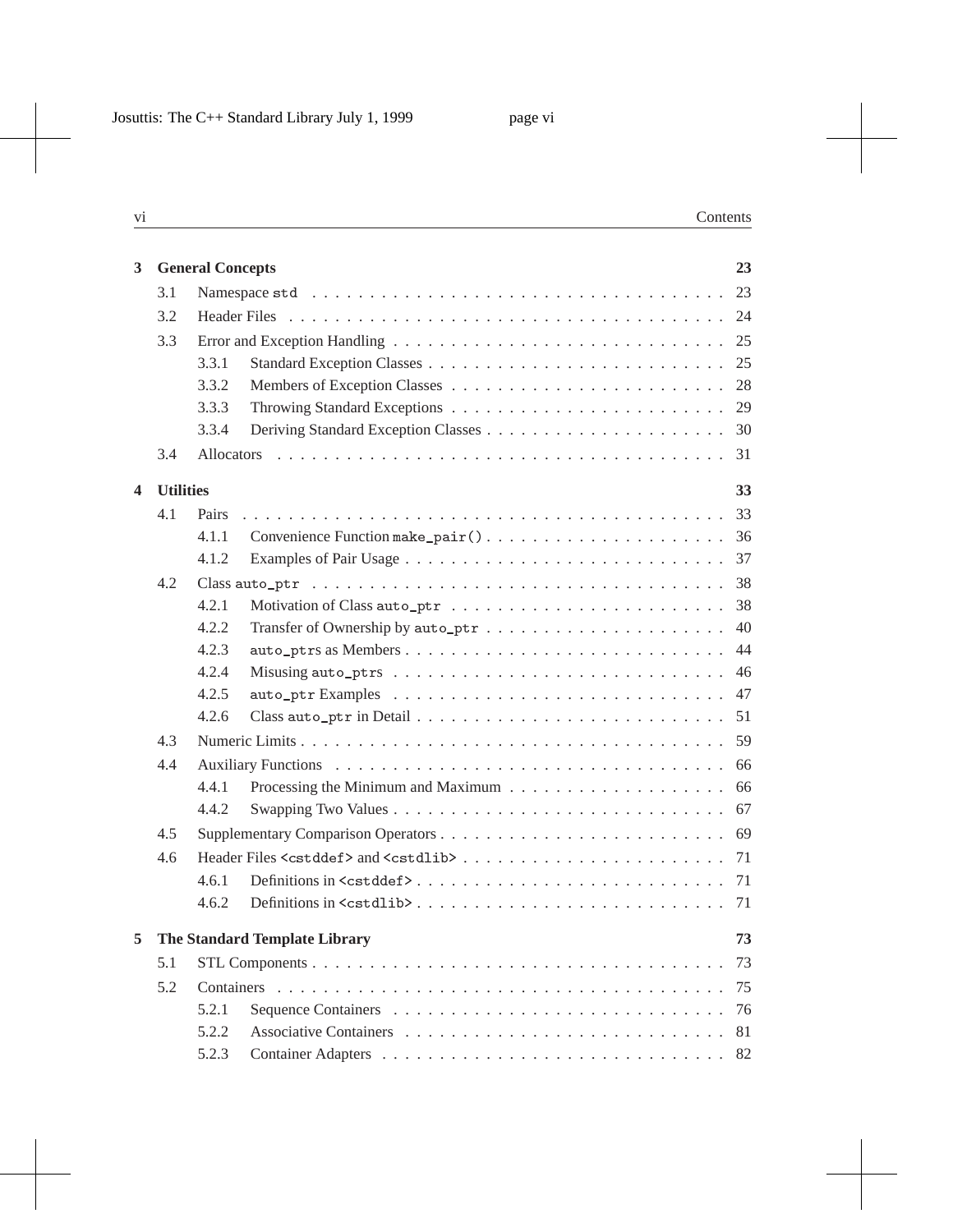|   | 5.3  |                       |                                                                                                                                                 |
|---|------|-----------------------|-------------------------------------------------------------------------------------------------------------------------------------------------|
|   |      | 5.3.1                 |                                                                                                                                                 |
|   |      | 5.3.2                 |                                                                                                                                                 |
|   | 5.4  |                       |                                                                                                                                                 |
|   |      | 5.4.1                 |                                                                                                                                                 |
|   |      | 5.4.2                 |                                                                                                                                                 |
|   | 5.5  |                       |                                                                                                                                                 |
|   |      | 5.5.1                 |                                                                                                                                                 |
|   |      | 5.5.2                 |                                                                                                                                                 |
|   |      | 5.5.3                 |                                                                                                                                                 |
|   | 5.6  |                       |                                                                                                                                                 |
|   |      | 5.6.1                 |                                                                                                                                                 |
|   |      | 5.6.2                 | Manipulating Algorithms and Associative Containers 115                                                                                          |
|   |      | 5.6.3                 |                                                                                                                                                 |
|   | 5.7  |                       |                                                                                                                                                 |
|   | 5.8  |                       |                                                                                                                                                 |
|   |      | 5.8.1                 | Examples of Using Functions as Algorithm Arguments 119                                                                                          |
|   |      | 5.8.2                 |                                                                                                                                                 |
|   | 5.9  |                       |                                                                                                                                                 |
|   |      | 5.9.1                 |                                                                                                                                                 |
|   |      | 5.9.2                 |                                                                                                                                                 |
|   | 5.10 |                       | <b>Container Elements</b>                                                                                                                       |
|   |      | 5.10.1                |                                                                                                                                                 |
|   |      | 5.10.2                |                                                                                                                                                 |
|   | 5.11 |                       |                                                                                                                                                 |
|   |      | 5.11.1                |                                                                                                                                                 |
|   |      |                       |                                                                                                                                                 |
|   |      |                       | 5.12 Extending the STL $\ldots$ $\ldots$ $\ldots$ $\ldots$ $\ldots$ $\ldots$ $\ldots$ $\ldots$ $\ldots$ $\ldots$ $\ldots$ $\ldots$ $\ldots$ 141 |
| 6 |      | <b>STL Containers</b> | 143                                                                                                                                             |
|   | 6.1  |                       |                                                                                                                                                 |
|   |      | 6.1.1                 |                                                                                                                                                 |
|   |      | 6.1.2                 |                                                                                                                                                 |
|   | 6.2  |                       |                                                                                                                                                 |
|   |      | 6.2.1                 |                                                                                                                                                 |
|   |      | 6.2.2                 |                                                                                                                                                 |
|   |      |                       |                                                                                                                                                 |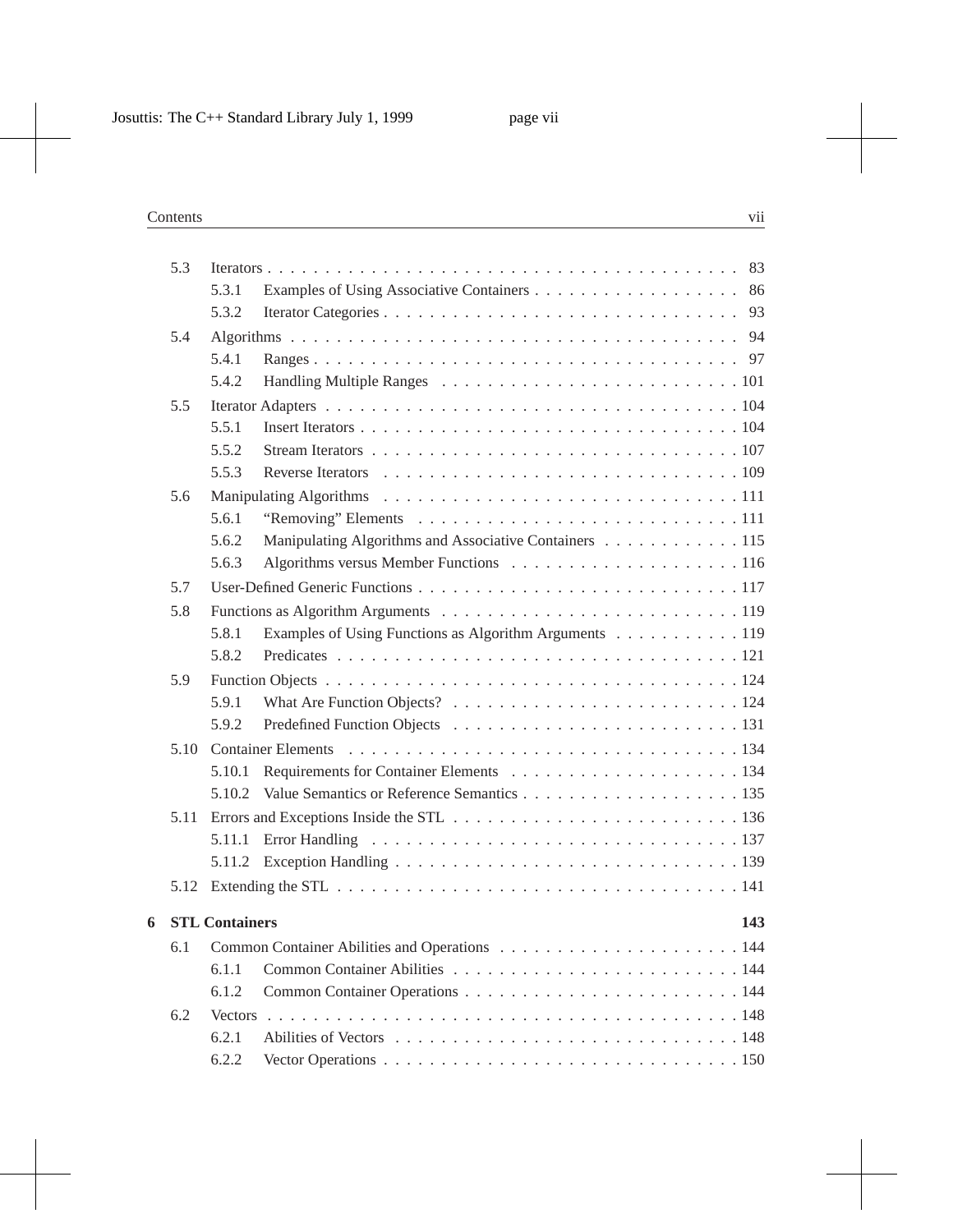|      | 6.2.3  |                                                                  |
|------|--------|------------------------------------------------------------------|
|      | 6.2.4  |                                                                  |
|      | 6.2.5  |                                                                  |
|      | 6.2.6  |                                                                  |
| 6.3  |        |                                                                  |
|      | 6.3.1  |                                                                  |
|      | 6.3.2  |                                                                  |
|      | 6.3.3  |                                                                  |
|      | 6.3.4  |                                                                  |
| 6.4  | Lists  |                                                                  |
|      | 6.4.1  |                                                                  |
|      | 6.4.2  |                                                                  |
|      | 6.4.3  |                                                                  |
|      | 6.4.4  |                                                                  |
| 6.5  |        |                                                                  |
|      | 6.5.1  |                                                                  |
|      | 6.5.2  |                                                                  |
|      | 6.5.3  |                                                                  |
|      | 6.5.4  |                                                                  |
|      | 6.5.5  | Example of Specifying the Sorting Criterion at Runtime 191       |
| 6.6  |        |                                                                  |
|      | 6.6.1  |                                                                  |
|      | 6.6.2  |                                                                  |
|      | 6.6.3  |                                                                  |
|      | 6.6.4  |                                                                  |
|      | 6.6.5  |                                                                  |
|      | 6.6.6  | Example with Maps, Strings, and Sorting Criterion at Runtime 213 |
| 6.7  |        |                                                                  |
|      | 6.7.1  |                                                                  |
|      | 6.7.2  |                                                                  |
|      | 6.7.3  |                                                                  |
| 6.8  |        |                                                                  |
| 6.9  |        |                                                                  |
| 6.10 |        |                                                                  |
|      | 6.10.1 |                                                                  |
|      | 6.10.2 |                                                                  |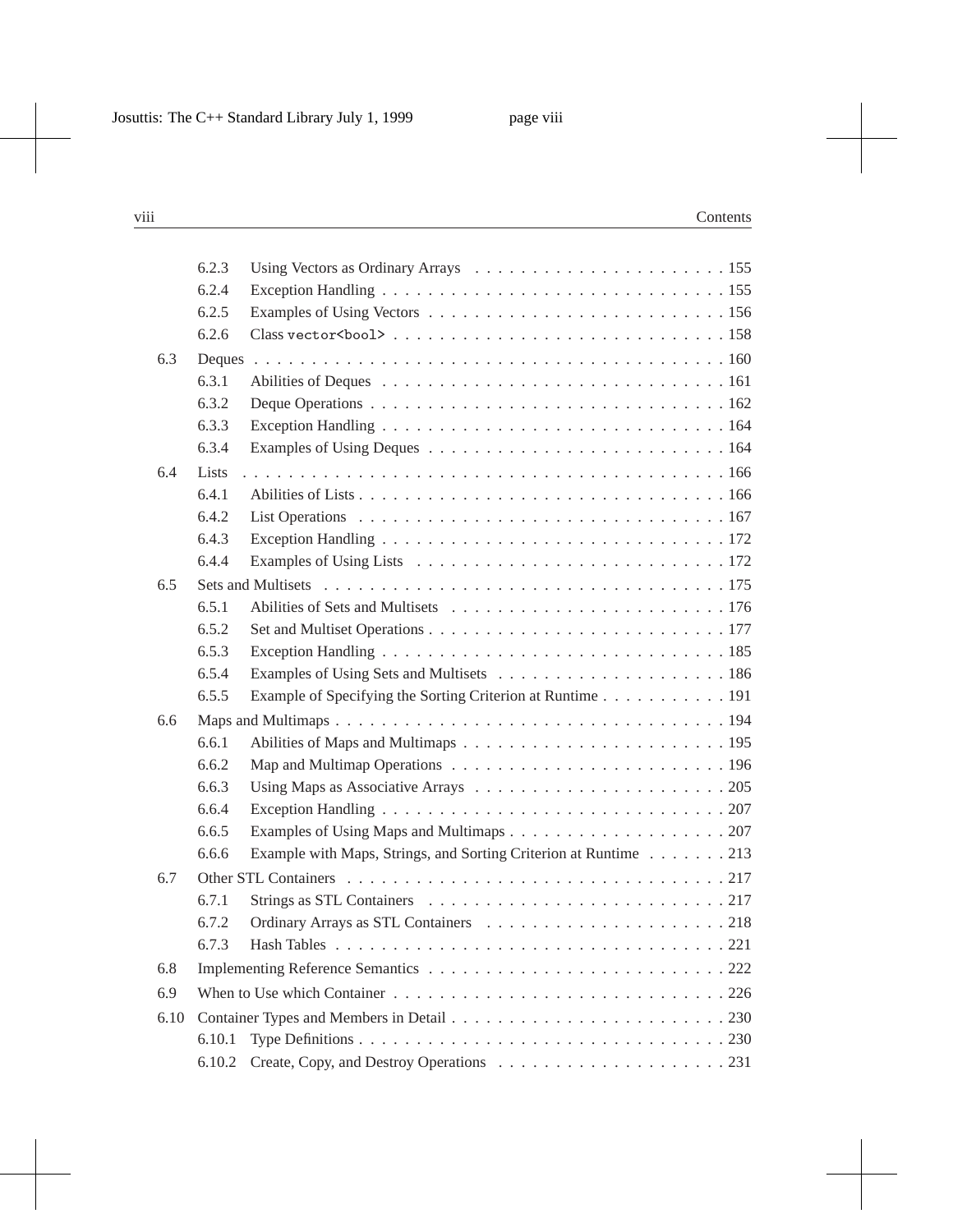|   |     | 6.10.3               |                                                              |     |
|---|-----|----------------------|--------------------------------------------------------------|-----|
|   |     | 6.10.4               |                                                              |     |
|   |     | 6.10.5               |                                                              |     |
|   |     | 6.10.6               |                                                              |     |
|   |     | 6.10.7               |                                                              |     |
|   |     | 6.10.8               |                                                              |     |
|   |     | 6.10.9               |                                                              |     |
|   |     |                      | 6.10.10 Overview of Exception Handling in STL Containers 248 |     |
| 7 |     | <b>STL Iterators</b> |                                                              | 251 |
|   | 7.1 |                      |                                                              |     |
|   | 7.2 |                      |                                                              |     |
|   |     | 7.2.1                |                                                              |     |
|   |     | 7.2.2                |                                                              |     |
|   |     | 7.2.3                |                                                              |     |
|   |     | 7.2.4                |                                                              |     |
|   |     | 7.2.5                |                                                              |     |
|   |     | 7.2.6                | The Increment and Decrement Problem of Vector Iterators 258  |     |
|   | 7.3 |                      |                                                              |     |
|   |     | 7.3.1                |                                                              |     |
|   |     | 7.3.2                | Processing Iterator Distance Using distance () 261           |     |
|   |     | 7.3.3                | Swapping Iterator Values Using iter_swap() 263               |     |
|   | 7.4 |                      |                                                              |     |
|   |     | 7.4.1                |                                                              |     |
|   |     | 7.4.2                |                                                              |     |
|   |     | 7.4.3                |                                                              |     |
|   | 7.5 |                      |                                                              |     |
|   |     | 7.5.1                |                                                              |     |
|   |     | 7.5.2                |                                                              |     |
| 8 |     |                      | <b>STL Function Objects</b>                                  | 293 |
|   | 8.1 |                      |                                                              |     |
|   |     | 8.1.1                |                                                              |     |
|   |     | 8.1.2                |                                                              |     |
|   |     | 8.1.3                |                                                              |     |
|   |     | 8.1.4                |                                                              |     |
|   |     |                      |                                                              |     |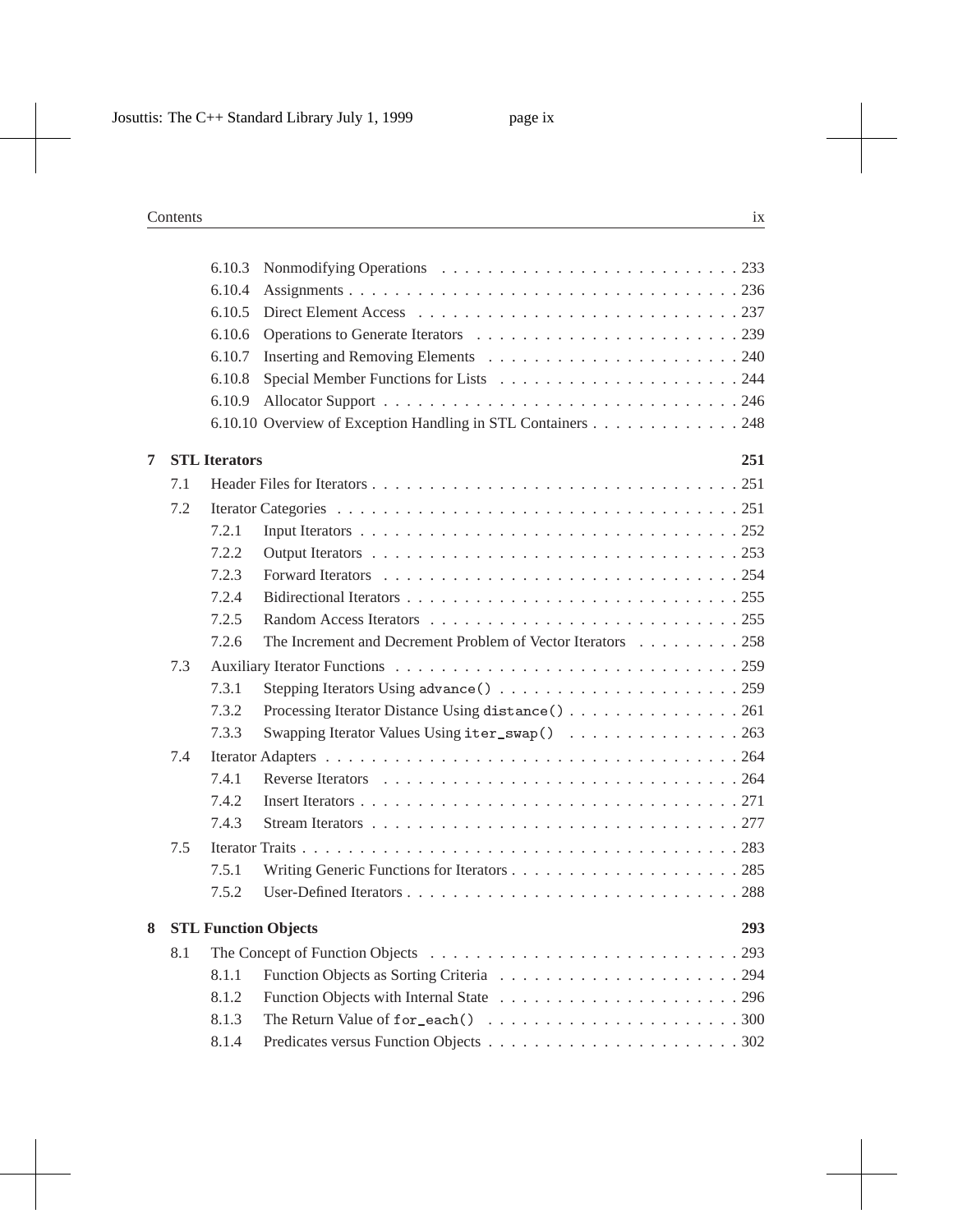|   | 8.2 |                       |                                                                                                          |
|---|-----|-----------------------|----------------------------------------------------------------------------------------------------------|
|   |     | 8.2.1                 |                                                                                                          |
|   |     | 8.2.2                 |                                                                                                          |
|   |     | 8.2.3                 |                                                                                                          |
|   |     | 8.2.4                 | User-Defined Function Objects for Function Adapters 310                                                  |
|   | 8.3 |                       |                                                                                                          |
|   |     | 8.3.1                 |                                                                                                          |
|   |     | 8.3.2                 | Binary Compose Function Object Adapters 318                                                              |
| 9 |     | <b>STL Algorithms</b> | 321                                                                                                      |
|   | 9.1 |                       |                                                                                                          |
|   | 9.2 |                       |                                                                                                          |
|   |     | 9.2.1                 |                                                                                                          |
|   |     | 9.2.2                 |                                                                                                          |
|   | 9.3 |                       |                                                                                                          |
|   | 9.4 |                       | The for $\_each()$ Algorithm $\ldots \ldots \ldots \ldots \ldots \ldots \ldots \ldots \ldots \ldots 334$ |
|   | 9.5 |                       |                                                                                                          |
|   |     | 9.5.1                 |                                                                                                          |
|   |     | 9.5.2                 |                                                                                                          |
|   |     | 9.5.3                 |                                                                                                          |
|   |     | 9.5.4                 |                                                                                                          |
|   | 9.6 |                       |                                                                                                          |
|   |     | 9.6.1                 |                                                                                                          |
|   |     | 9.6.2                 |                                                                                                          |
|   |     | 9.6.3                 |                                                                                                          |
|   |     | 9.6.4                 |                                                                                                          |
|   |     | 9.6.5                 |                                                                                                          |
|   | 9.7 |                       |                                                                                                          |
|   |     | 9.7.1                 |                                                                                                          |
|   |     | 9.7.2                 |                                                                                                          |
|   | 9.8 |                       |                                                                                                          |
|   |     | 9.8.1                 |                                                                                                          |
|   |     | 9.8.2                 |                                                                                                          |
|   |     | 9.8.3                 |                                                                                                          |
|   |     | 9.8.4                 |                                                                                                          |
|   |     | 9.8.5                 |                                                                                                          |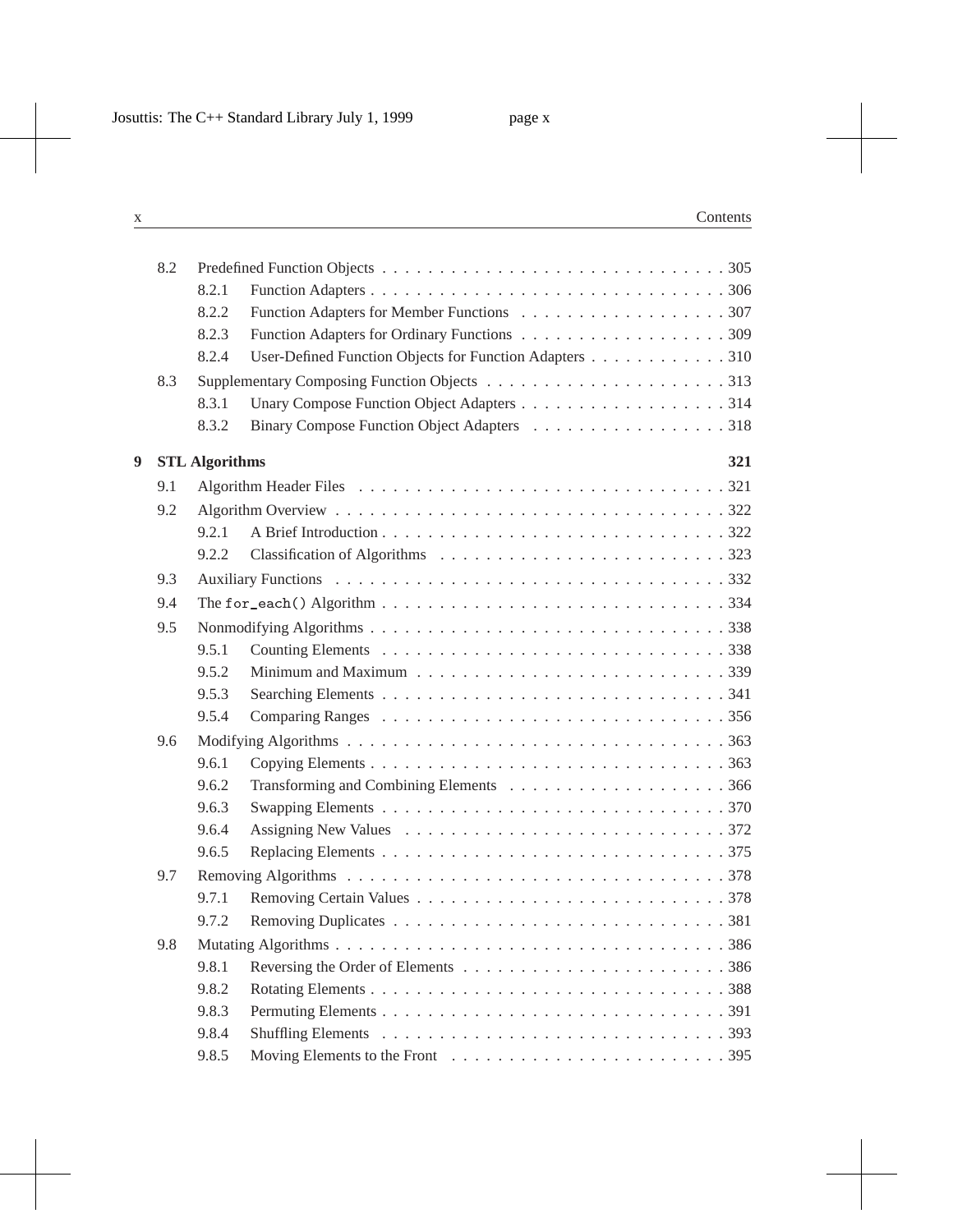| 9.9        |                              |                                                                          |  |
|------------|------------------------------|--------------------------------------------------------------------------|--|
|            | 9.9.1                        |                                                                          |  |
|            | 9.9.2                        |                                                                          |  |
|            | 9.9.3                        |                                                                          |  |
|            | 9.9.4                        |                                                                          |  |
| 9.10       |                              |                                                                          |  |
|            | 9.10.1                       |                                                                          |  |
|            |                              |                                                                          |  |
|            |                              |                                                                          |  |
|            |                              |                                                                          |  |
|            |                              |                                                                          |  |
|            |                              | 435                                                                      |  |
|            | <b>10 Special Containers</b> |                                                                          |  |
| 10.1       |                              |                                                                          |  |
|            | 10.1.1                       |                                                                          |  |
|            | 10.1.2                       |                                                                          |  |
|            |                              |                                                                          |  |
|            |                              |                                                                          |  |
|            |                              |                                                                          |  |
|            | 10.2.1                       |                                                                          |  |
|            | 10.2.2<br>10.2.3             |                                                                          |  |
|            |                              |                                                                          |  |
|            |                              |                                                                          |  |
| 10.3       |                              |                                                                          |  |
|            | 10.3.1                       |                                                                          |  |
|            | 10.3.2                       |                                                                          |  |
|            | 10.3.3                       |                                                                          |  |
| 10.4       |                              |                                                                          |  |
|            | 10.4.1                       |                                                                          |  |
|            |                              |                                                                          |  |
| 11 Strings |                              | 471                                                                      |  |
| 11.1       |                              |                                                                          |  |
|            | 11.1.1                       | A First Example: Extracting a Temporary File Name 472                    |  |
|            |                              | 11.1.2 A Second Example: Extracting Words and Printing Them Backward 476 |  |
| 11.2       |                              |                                                                          |  |
|            | 11.2.1                       |                                                                          |  |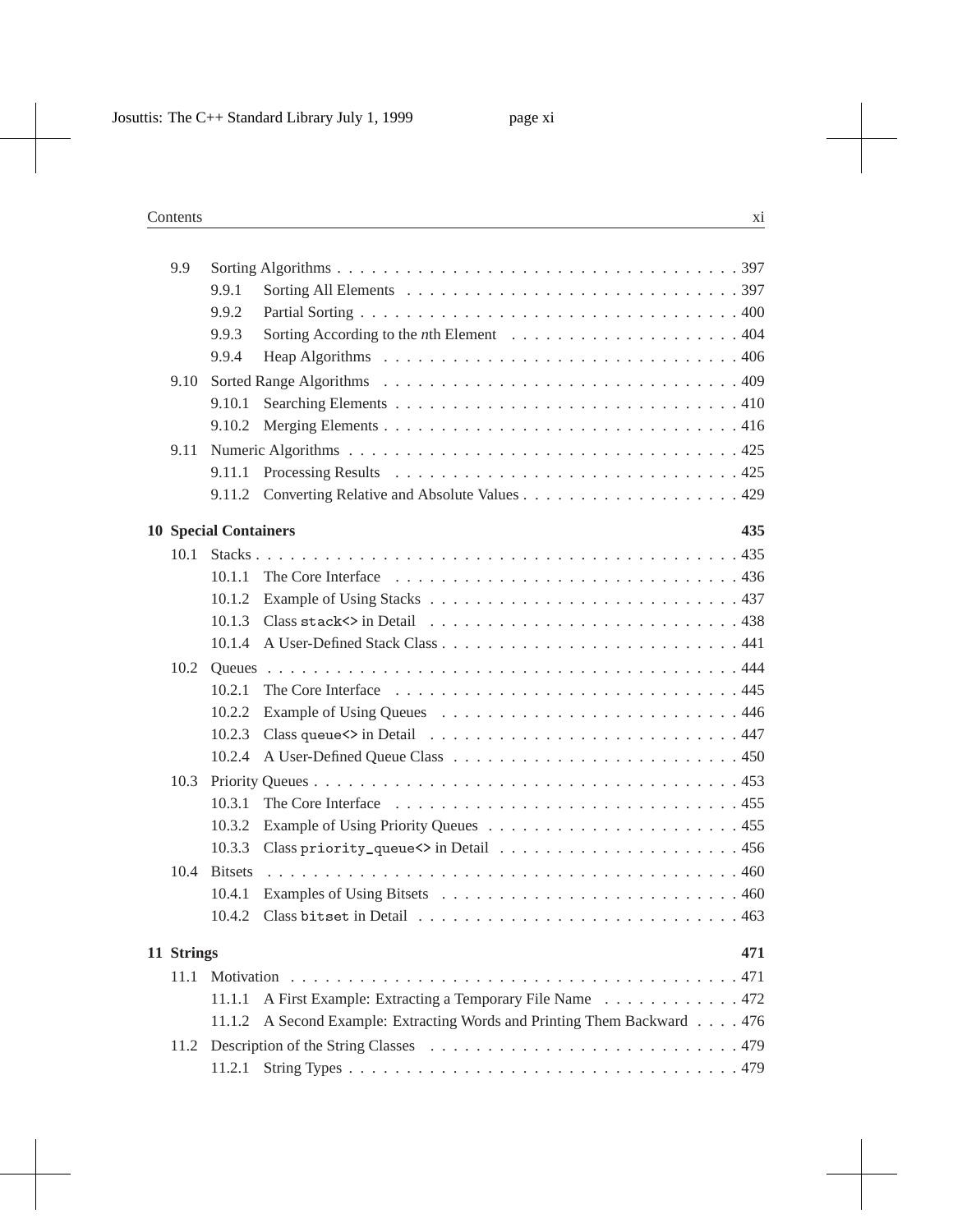|                    | 11.2.3 |                                                                                                              |
|--------------------|--------|--------------------------------------------------------------------------------------------------------------|
|                    | 11.2.4 |                                                                                                              |
|                    | 11.2.5 |                                                                                                              |
|                    | 11.2.6 |                                                                                                              |
|                    | 11.2.7 |                                                                                                              |
|                    | 11.2.8 |                                                                                                              |
|                    | 11.2.9 |                                                                                                              |
|                    |        |                                                                                                              |
|                    |        | 11.2.11 Searching and Finding $\ldots \ldots \ldots \ldots \ldots \ldots \ldots \ldots \ldots \ldots \ldots$ |
|                    |        |                                                                                                              |
|                    |        |                                                                                                              |
|                    |        |                                                                                                              |
|                    |        |                                                                                                              |
|                    |        |                                                                                                              |
| 11.3               |        |                                                                                                              |
|                    | 11.3.1 |                                                                                                              |
|                    | 11.3.2 |                                                                                                              |
|                    | 11.3.3 |                                                                                                              |
|                    | 11.3.4 |                                                                                                              |
|                    |        |                                                                                                              |
|                    | 11.3.6 | Generating C-Strings and Character Arrays 513                                                                |
|                    | 11.3.7 |                                                                                                              |
|                    | 11.3.8 |                                                                                                              |
|                    | 11.3.9 |                                                                                                              |
|                    |        |                                                                                                              |
|                    |        |                                                                                                              |
|                    |        |                                                                                                              |
| <b>12 Numerics</b> |        | 529                                                                                                          |
| 12.1               |        |                                                                                                              |
|                    |        |                                                                                                              |
|                    |        |                                                                                                              |
|                    | 12.1.2 |                                                                                                              |
|                    | 12.1.3 |                                                                                                              |
| 12.2               |        |                                                                                                              |
|                    | 12.2.1 |                                                                                                              |
|                    | 12.2.2 |                                                                                                              |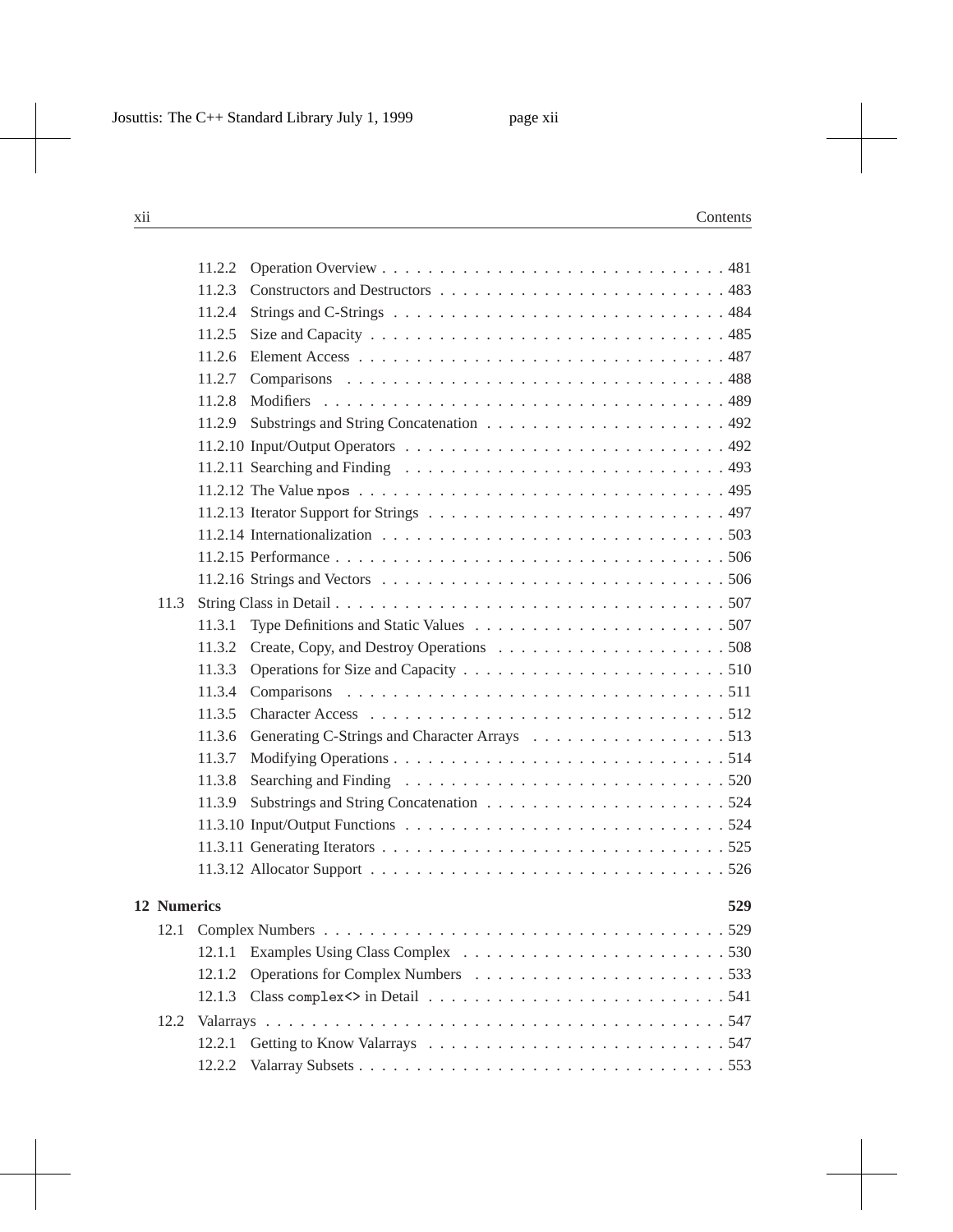| 12.3 |        |                                                        |
|------|--------|--------------------------------------------------------|
|      |        | 583<br><b>13 Input/Output Using Stream Classes</b>     |
|      |        |                                                        |
|      | 13.1.1 |                                                        |
|      | 13.1.2 |                                                        |
|      | 13.1.3 |                                                        |
|      | 13.1.4 |                                                        |
|      | 13.1.5 |                                                        |
|      | 13.1.6 |                                                        |
| 13.2 |        |                                                        |
|      | 13.2.1 |                                                        |
|      | 13.2.2 |                                                        |
|      |        |                                                        |
| 13.3 |        |                                                        |
|      | 13.3.1 |                                                        |
|      | 13.3.2 |                                                        |
|      | 13.3.3 |                                                        |
| 13.4 |        |                                                        |
|      | 13.4.1 |                                                        |
|      | 13.4.2 | Member Functions Accessing the State of Streams 598    |
|      | 13.4.3 |                                                        |
|      | 13.4.4 |                                                        |
| 13.5 |        |                                                        |
|      | 13.5.1 |                                                        |
|      | 13.5.2 |                                                        |
|      |        |                                                        |
| 13.6 |        |                                                        |
|      | 13.6.1 |                                                        |
|      |        |                                                        |
| 13.7 |        |                                                        |
|      | 13.7.1 |                                                        |
|      | 13.7.2 |                                                        |
|      |        | 13.7.3 Field Width, Fill Character, and Adjustment 618 |
|      |        |                                                        |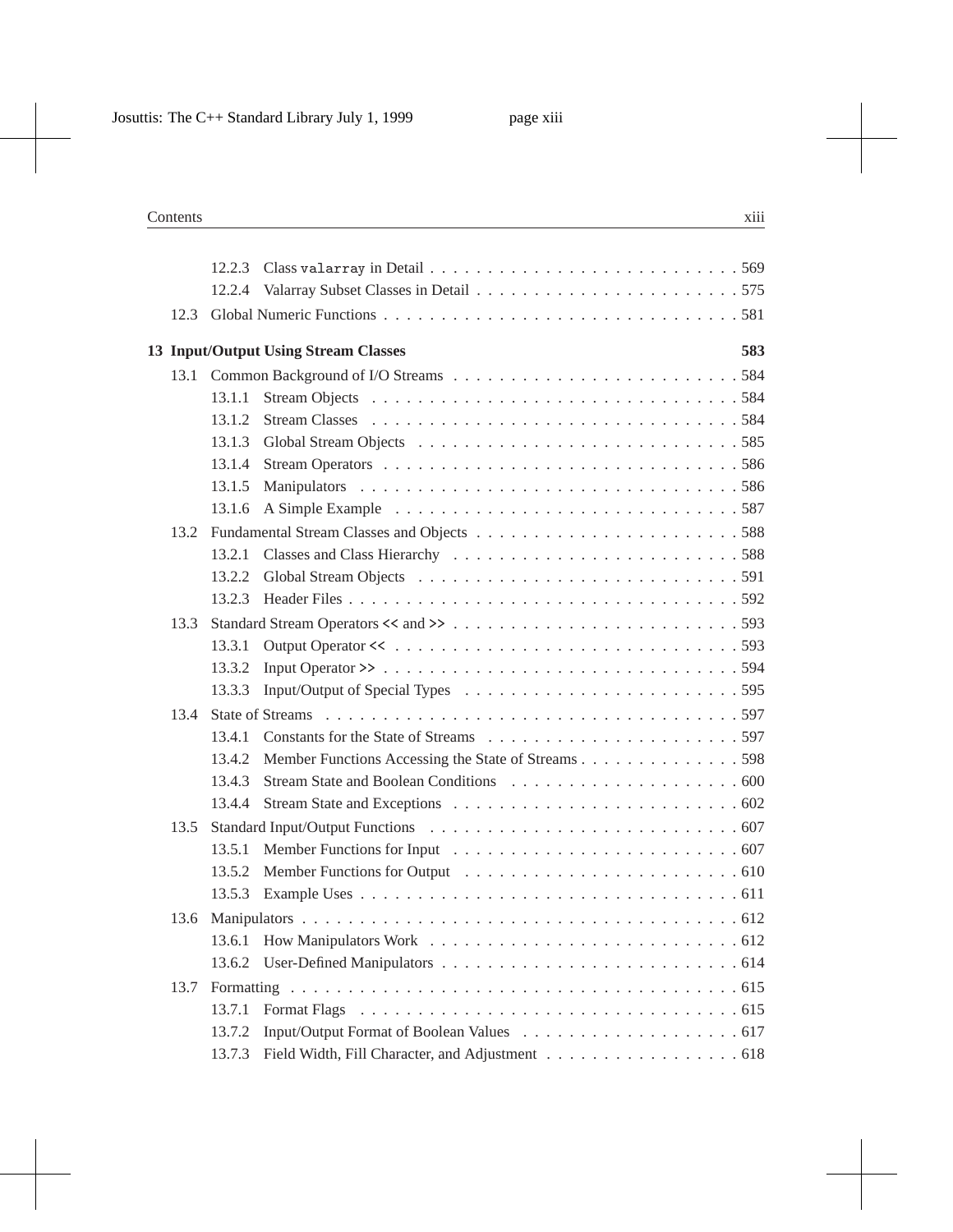| 13.8 |                         |                                                                 |
|------|-------------------------|-----------------------------------------------------------------|
| 13.9 |                         |                                                                 |
|      | 13.9.1                  |                                                                 |
|      | 13.9.2                  |                                                                 |
|      |                         |                                                                 |
|      |                         |                                                                 |
|      |                         |                                                                 |
|      |                         |                                                                 |
|      |                         |                                                                 |
|      |                         |                                                                 |
|      |                         |                                                                 |
|      |                         |                                                                 |
|      |                         |                                                                 |
|      |                         |                                                                 |
|      |                         |                                                                 |
|      |                         |                                                                 |
|      |                         |                                                                 |
|      |                         | 13.12.4 User-Defined Operators Using Unformatted Functions 658  |
|      |                         |                                                                 |
|      |                         | 13.12.6 Conventions for User-Defined Input/Output Operators 662 |
|      |                         |                                                                 |
|      |                         |                                                                 |
|      |                         |                                                                 |
|      |                         |                                                                 |
|      |                         |                                                                 |
|      |                         |                                                                 |
|      |                         |                                                                 |
|      |                         |                                                                 |
|      | 14 Internationalization | 685                                                             |
|      |                         |                                                                 |
|      | 14.1.1                  |                                                                 |
|      |                         |                                                                 |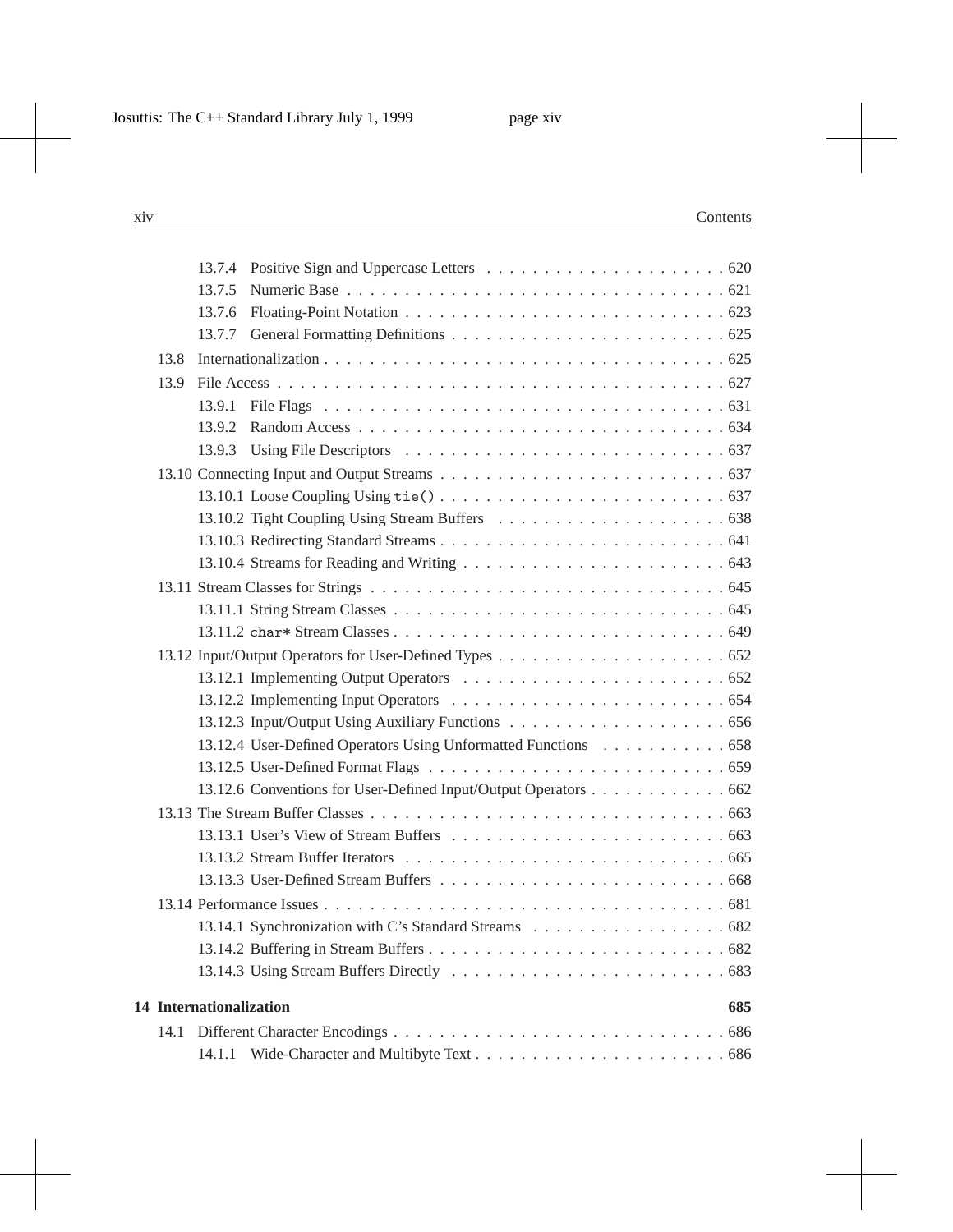|                           | 14.1.2 |     |
|---------------------------|--------|-----|
|                           |        |     |
|                           |        |     |
|                           |        |     |
|                           |        |     |
| 14.3                      |        |     |
| 14.4                      |        |     |
|                           | 14.4.1 |     |
|                           | 14.4.2 |     |
|                           | 14.4.3 |     |
|                           | 14.4.4 |     |
|                           | 14.4.5 |     |
|                           |        |     |
| 15 Allocators             |        | 727 |
| 15.1                      |        |     |
| 15.2                      |        |     |
| 15.3                      |        |     |
| 15.4                      |        |     |
| 15.5                      |        |     |
|                           | 15.5.1 |     |
|                           |        |     |
|                           |        |     |
| <b>Internet Resources</b> |        | 743 |
| <b>Bibliography</b>       |        | 745 |
| <b>Index</b>              |        | 747 |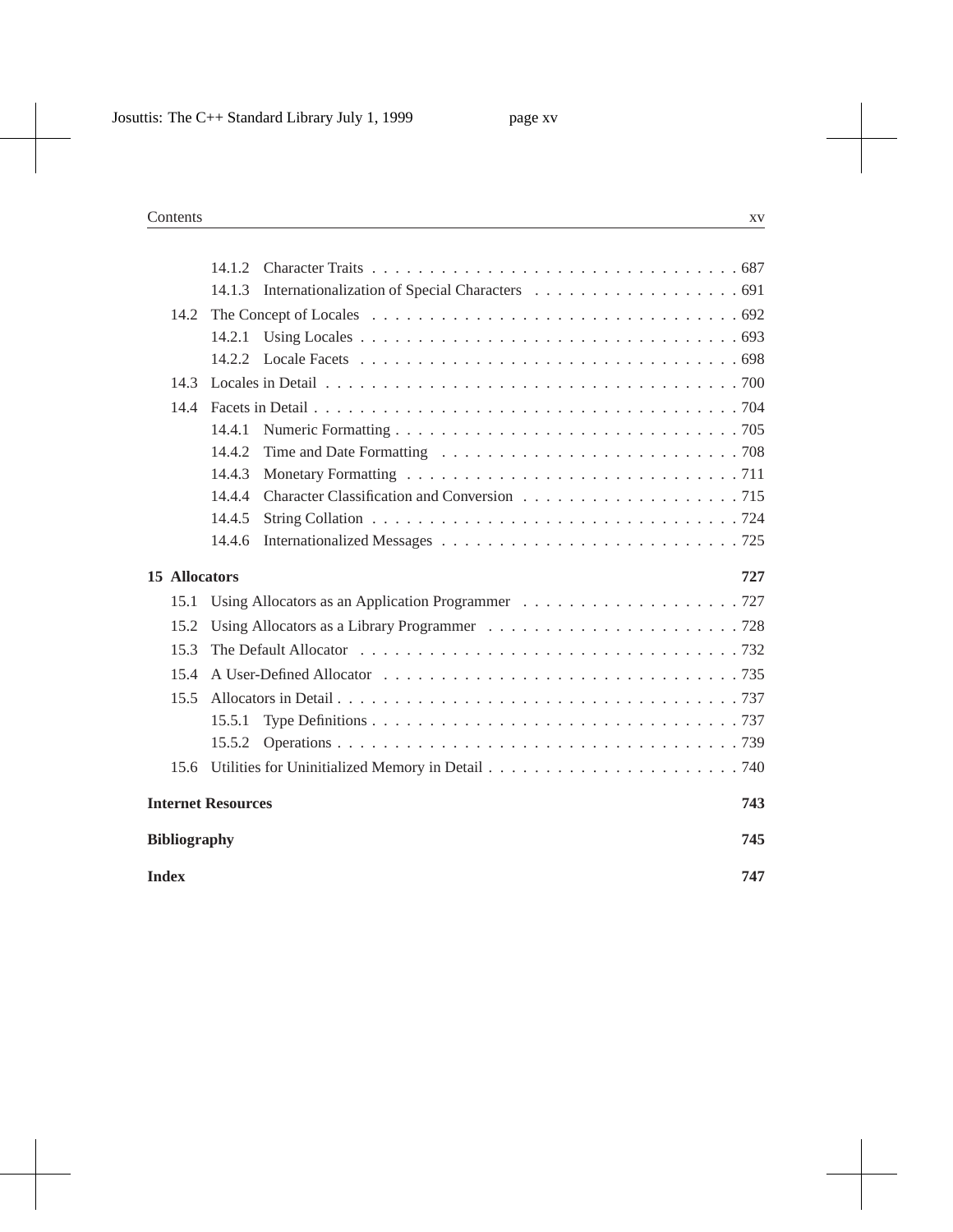# **Preface**

In the beginning, I only planned to write a small German book (400 pages or so) about the  $C++$  standard library. That was in 1993. Now, in 1999 you see the result — an English book with more than 800 pages of facts, figures, and examples. My goal is to describe the C++ standard library so that all (or almost all) your programming questions are answered before you think of the question. Note, however, that this is not a complete description of all aspects of the C++ standard library. Instead, I present the most important topics necessary for learning and programming in C++ by using its standard library.

Each topic is described based on the general concepts; this discussion then leads to the specific details needed to support every-day programming tasks. Specific code examples are provided to help you understand the concepts and the details.

That's it — in a nutshell. I hope you get as much pleasure from reading this book as I did from writing it. Enjoy!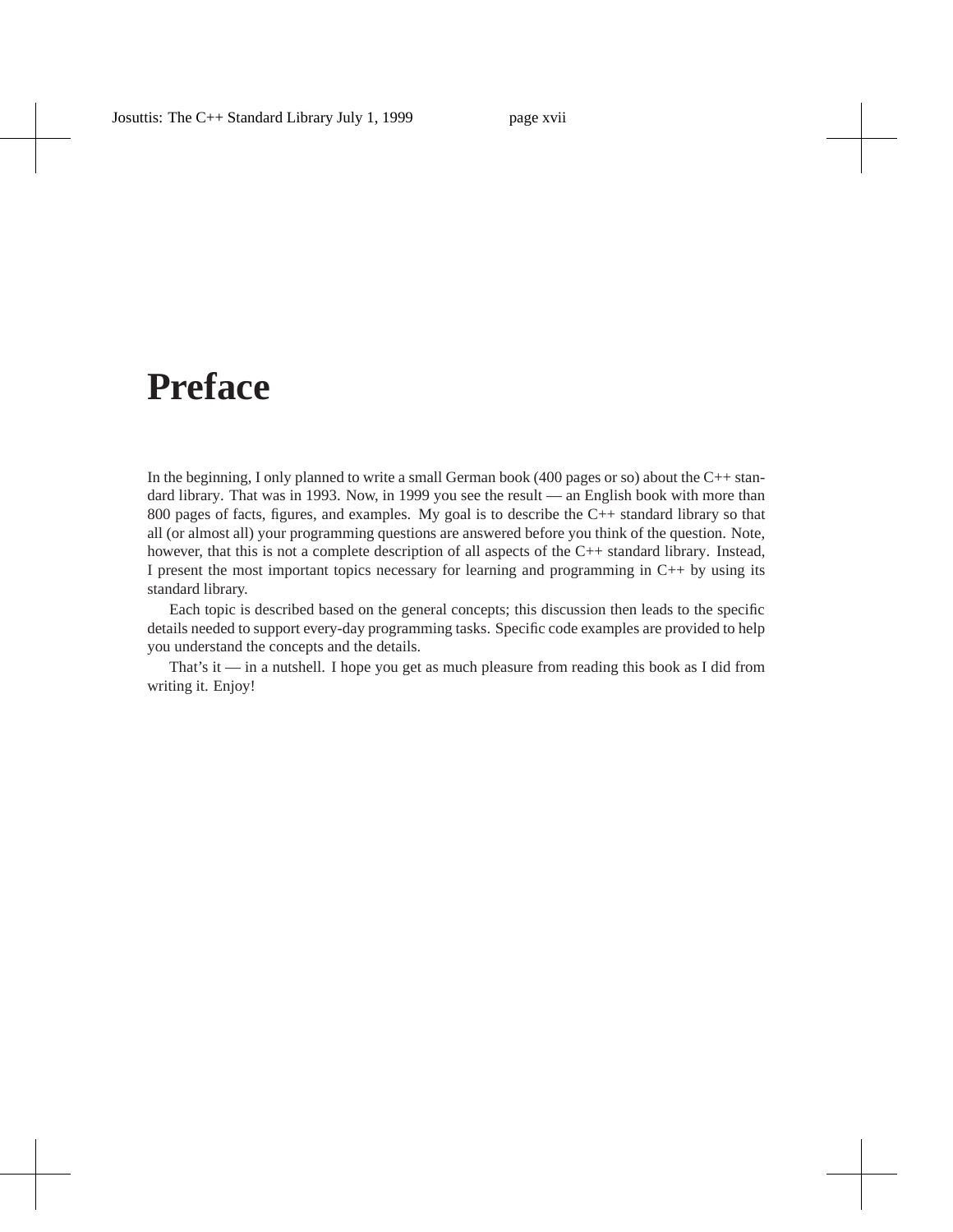# **Acknowledgments**

This book presents ideas, concepts, solutions, and examples from many sources. In a way it does not seem fair that my name is the only name on the cover. Thus, I'd like to thank all the people and companies who helped and supported me during the past few years.

First, I'd like to thank Dietmar Kühl. Dietmar is an expert on C++, especially on input/output streams and internationalization (he implemented an I/O stream library just for fun). He not only translated major parts of this book from German to English, he also wrote sections of this book using his expertise. In addition, he provided me with invaluable feedback over the years.

Second, I'd like to thank all the reviewers and everyone else who gave me their opinion. These people endow the book with a quality it would never have had without their input. (Because the list is extensive, please fogive me for any oversight.) The reviewers for the English version of this book included Chuck Allison, Greg Comeau, James A. Crotinger, Gabriel Dos Reis, Alan Ezust, Nathan Meyers, Werner Mossner, Todd Veldhuizen, Chichiang Wan, Judy Ward, and Thomas Wikehult. The German reviewers included Ralf Boecker, Dirk Herrmann, Dietmar Kühl, Edda Lörke, Herbert Scheubner, Dominik Strasser, and Martin Weitzel. Additional input was provided by Matt Austern, Valentin Bonnard, Greg Colvin, Beman Dawes, Bill Gibbons, Lois Goldthwaite, Andrew Koenig, Steve Rumbsby, Bjarne Stroustrup, and David Vandevoorde.

Special thanks to Dave Abrahams, Janet Cocker, Catherine Ohala, and Maureen Willard who reviewed and edited the whole book very carefully. Their feedback was an incredible contribution to the quality of this book.

A special thanks goes to my "personal living dictionary" — Herb Sutter — the author of the famous "Guru of the Week" (a regular series of C++ programming problems that is published on the comp.std.c++.moderated Internet newsgroup).

I'd also like to thank all the people and companies who gave me the opportunity to test my examples on different platforms with different compilers. Many thanks to Steve Adamczyk, Mike Anderson, and John Spicer from EDG for their great compiler and their support. It was a big help during the standardization process and the writing of this book. Many thanks to P. J. Plauger and Dinkumware, Ltd, for their early standard-conforming implementation of the C++ standard library. Many thanks to Andreas Hommel and Metrowerks for an evaluative version of their CodeWarrior Programming Environment. Many thanks to all the developers of the free GNU and egcs compilers. Many thanks to Microsoft for an evaluative version of Visual C++. Many thanks to Roland Hartinger from Siemens Nixdorf Informations Systems AG for a test version of their C++ compiler. Many thanks to Topjects GmbH for an evaluative version of the ObjectSpace library implementation.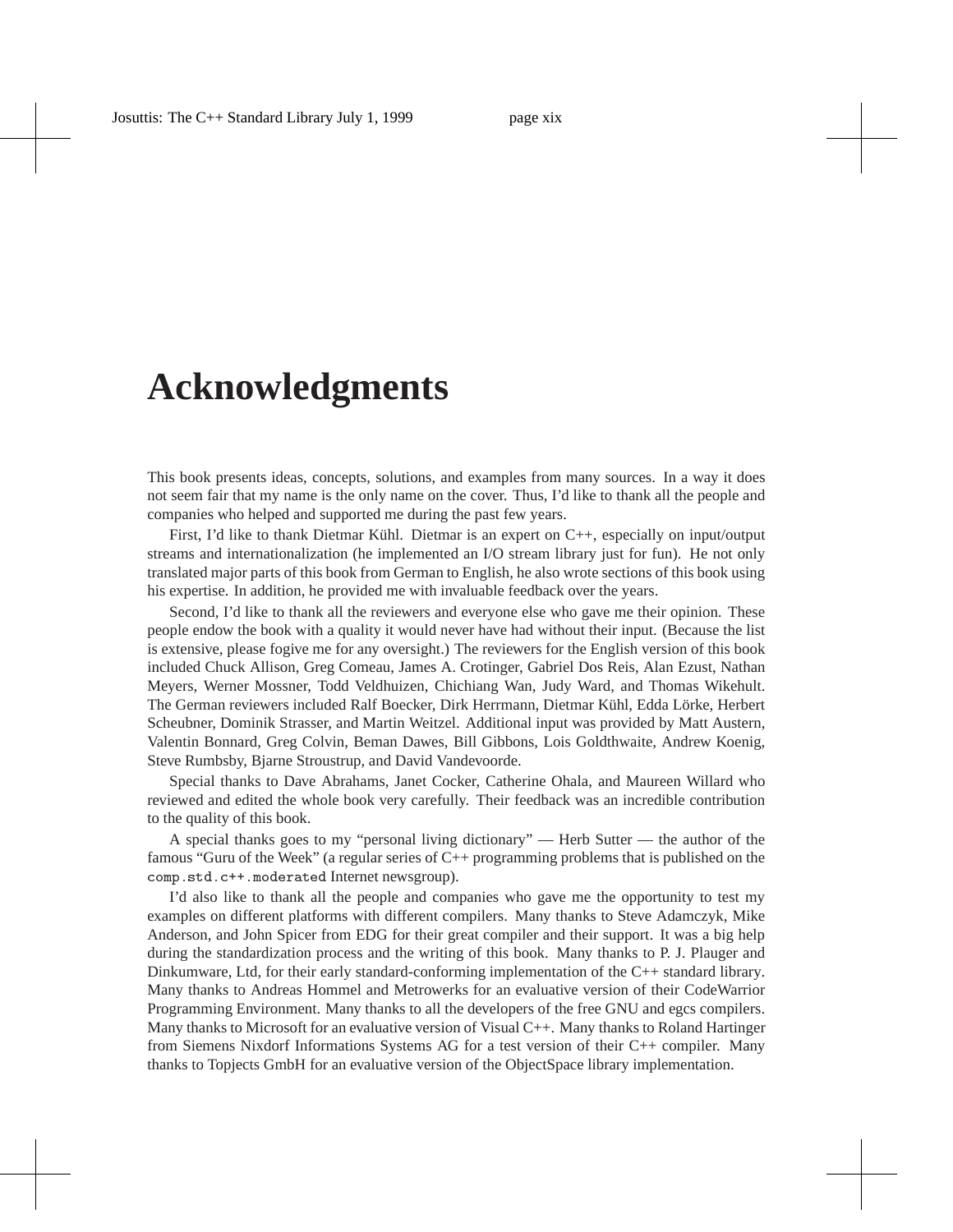Many thanks to everyone from Addison Wesley Longman who worked with me. Among others this includes Janet Cocker, Mike Hendrickson, Debbie Lafferty, Marina Lang, Chanda Leary, Catherine Ohala, Marty Rabinowitz, Susanne Spitzer, and Maureen Willard. It was fun.

In addition, I'd like to thank the people at BREDEX GmbH and all the people in the  $C++$  community, particularly those involved with the standardization process, for their support and patience (sometimes I ask really silly questions).

Last but not least, many thanks and kisses for my family: Ulli, Lucas, Anica, and Frederic. I definitely did not have enough time for them due to the writing of this book.

Have fun and be human!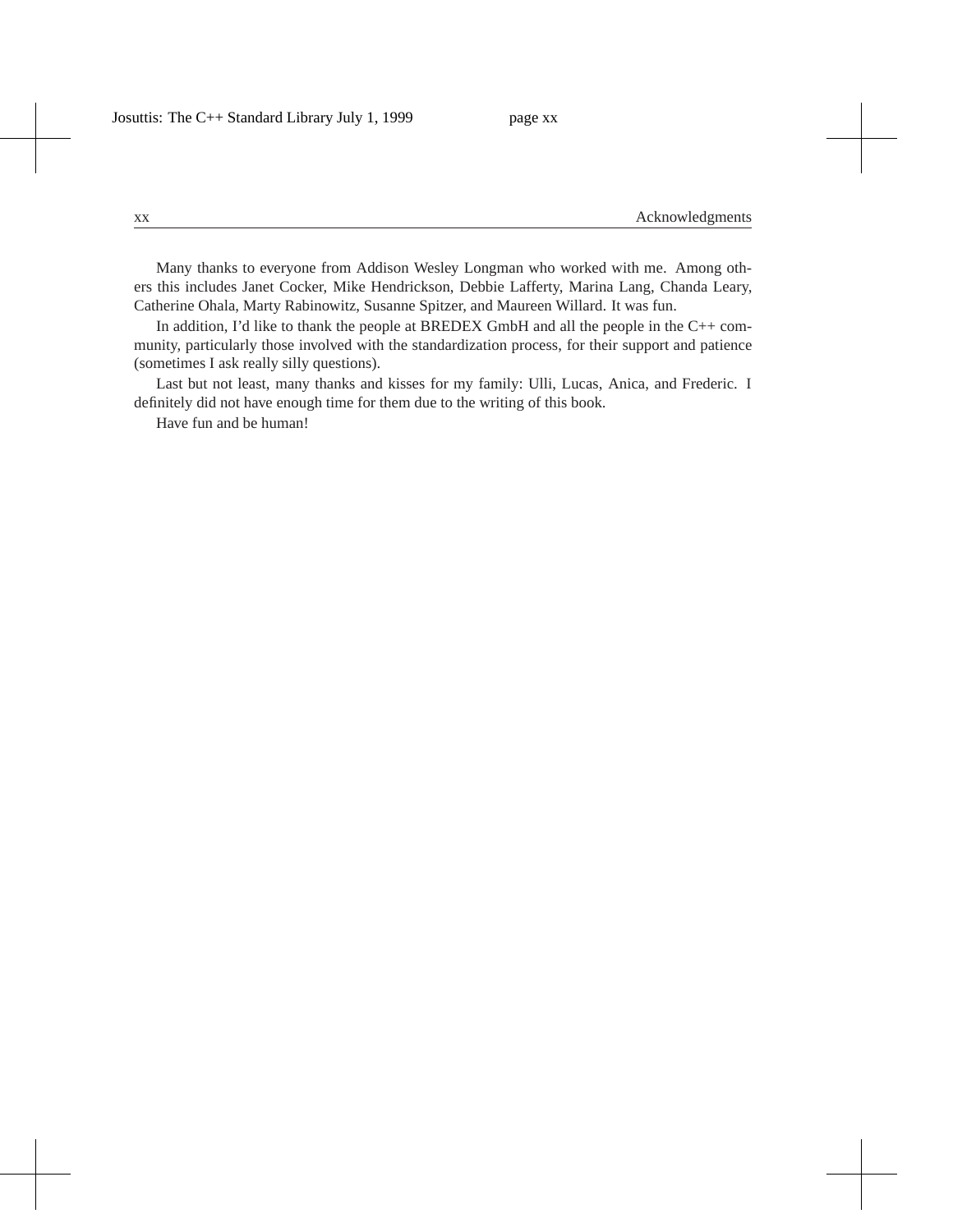# **Chapter 1 About this Book**

## **1.1 Why this Book**

Soon after its introduction, C++ became a de facto standard in object-oriented programming. This led to the goal of standardization. Only by having a standard, could programs be written that would run on different platforms — from PCs to mainframes. Furthermore, a standard *library* would enable programmers to use general components and a higher level of abstraction without losing portability, rather than having to develop all code from scratch.

The standardization process was started in 1989 by an international ANSI/ISO committee. It developed the standard based on Bjarne Stroustrup's books *The C++ Programming Language* and *The Annotated C++ Reference Manual*. After the standard was completed in 1997, several formal motions by different countries made it an international ISO and ANSI standard in 1998. The standardization process included the development of a C++ standard library. The library extends the core language to provide some general components. By using C++'s ability to program new abstract and generic types, the library provides a set of common classes and interfaces. This gives programmers a higher level of abstraction. The library provides the ability to use

- String types
- Different data structures (such as dynamic arrays, linked lists, and binary trees)
- $\bullet$ Different algorithms (such as different sorting algorithms)
- Numeric classes  $\bullet$
- Input/output (I/O) classes
- Classes for internationalization support

All of these are supported by a fairly simple programming interface. These components are very important for many programs. These days, data processing often means inputting, computing, processing, and outputting large amounts of data, which are often strings.

The library is not self-explanatory. To use these components and to benefit from their power, you need a good introduction that explains the concepts and the important details instead of simply listing the classes and their functions. This book is written exactly for that purpose. First, it introduces the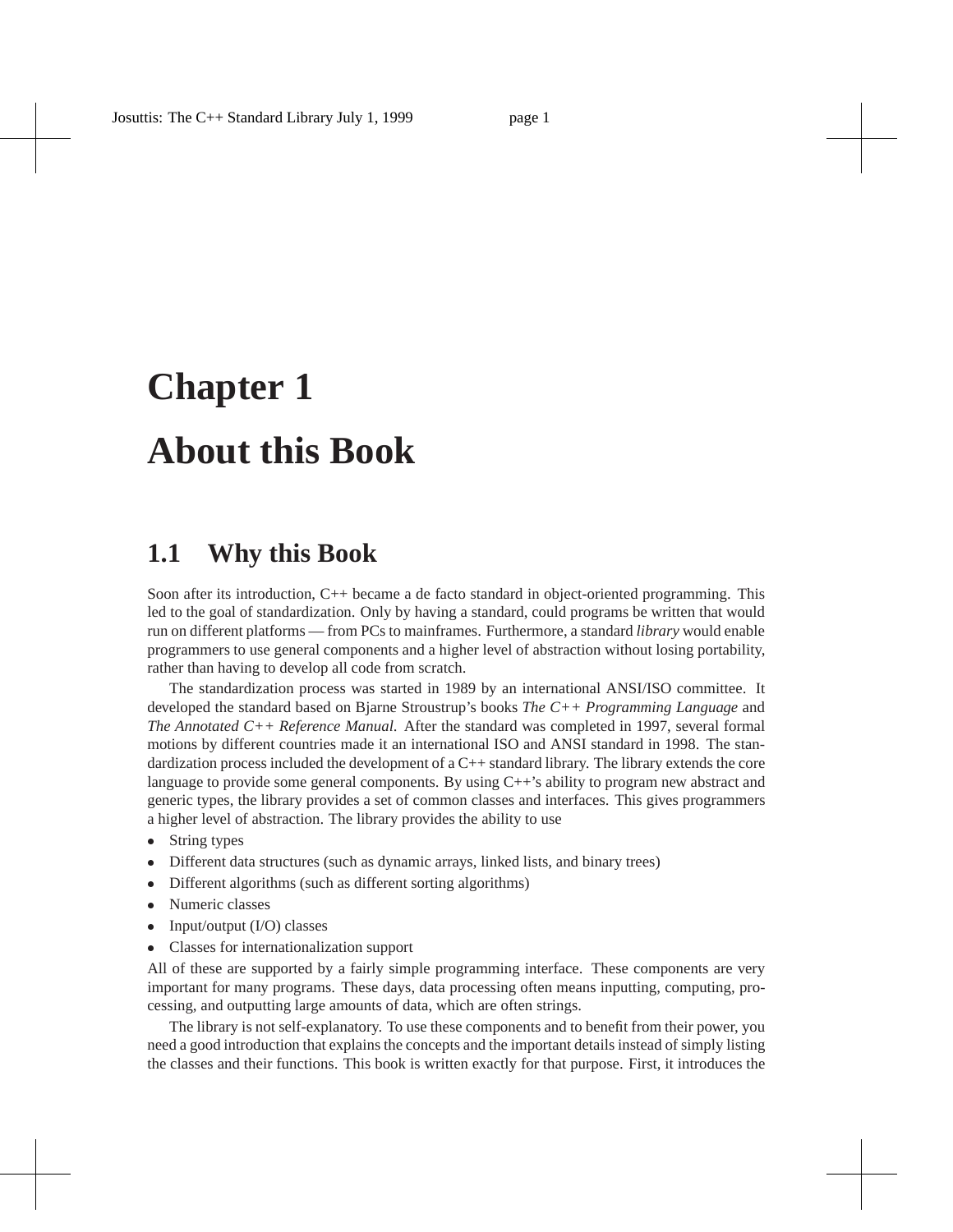library and all of its components from a conceptional point of view. Next, it describes the details needed for practical programming. Examples are included to demonstrate the exact usage of the components. Thus, this book is a detailed introduction to the  $C_{++}$  library for both the beginner and the practical programmer. Armed with the data provided herein, you should be able to take full advantage of the C++ standard library.

*Caveat*: I don't promise that everything described is easy and self-explanatory. The library provides a lot of flexibility, but flexibility for nontrivial purposes has a price. Beware that the library has traps and pitfalls, which I point out when we encounter them and suggest ways of avoiding them.

## **1.2 What You Should Know Before Reading this Book**

To get the most from this book you should already know C++. (The book describes the standard components of C++, but not the language itself.) You should be familiar with the concepts of classes, inheritance, templates, and exception handling. However, you don't have to know all of the minor details about the language. The important details are described in the book (the minor details about the language are more important for people who want to implement the library rather than use it). Note that the language has changed during the standardization process, so your knowledge might not be up to date. Section 2.2, page 9, provides a brief overview and introduction of the latest language features that are important for using the library. You should read this section if you are not sure whether you know all the new features of  $C++$  (such as the keyword typename and the concept of namespaces).

### **1.3 Style and Structure of the Book**

The C++ standard library provides different components that are somewhat but not totally independent of each other, so there is no easy way to describe each part without mentioning others. I considered several different approaches for presenting the contents of this book. One was on the order of the C++ standard. However, this is not the best way to explain the components of the C++ standard library from scratch. Another was to start with an overview of all components followed by chapters that provided more details. Alternatively, I could have sorted the components, trying to find an order that had a minimum of cross-references to other sections. My solution was to use a mixture of all three approaches. I start with a brief introduction of the general concepts and the utilities that are used by the library. Then, I describe all the components, each in one or more chapters. The first component is the standard template library (STL). There is no doubt that the STL is the most powerful, most complex, and most exciting part of the library. Its design influences other components heavily. Then I describe the more self-explanatory components, such as special containers, strings, and numeric classes. The next component discussed is one you probably know and use already: the IOStream library. It is followed by a discussion of internationalization, which had some influence on the IOStream library.

Each component description begins with the component's purpose, design, and some examples. Next, a detailed description follows that begins with different ways to use the component, as well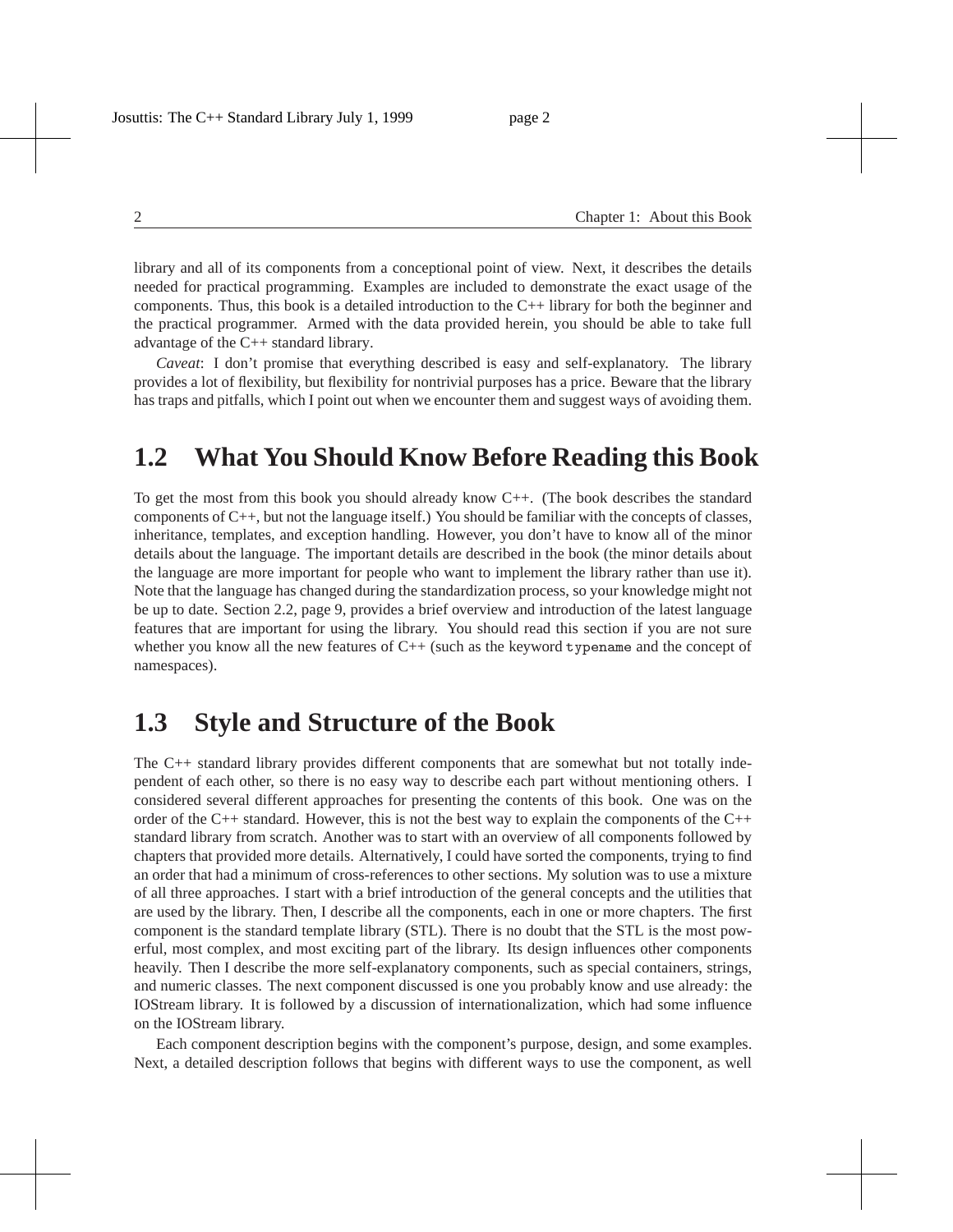as any traps and pitfalls associated with it. The description usually ends with a reference section, in which you can find the exact signature and definition of a component's classes and its functions.

The following is a description of the book's contents. The first four chapters introduce this book and the C++ standard library in general:

#### **Chapter 1: About this Book**

This chapter (which you are reading right now) introduces the book's subject and describes its contents.

#### **Chapter 2: Introduction to C++ and the Standard Library**

This chapter provides a brief overview of the history of the C++ standard library and the context of its standardization. It also contains some general hints regarding the technical background for this book and the library, such as new language features and the concept of complexity.

#### **Chapter 3: General Concepts**

This chapter describes the fundamental concepts of the library that you need to understand to work with all the components. In particular, it introduces the namespace std, the format of header files, and the general support of error and exception handling.

#### **Chapter 4: Utilities**

This chapter describes several small utilities provided for the user of the library and for the library itself. In particular, it describes auxiliary functions such as max(), min(), and swap(), types pair and auto\_ptr, as well as numeric\_limits, which provide more information about implementation-specific details of numeric data types.

Chapters 5 through 9 describe all aspects of the STL:

#### **Chapter 5: The Standard Template Library**

This chapter presents a detailed introduction to the concept of the STL, which provides container classes and algorithms that are used to process collections of data. It explains step-by-step the concept, the problems, and the special programming techniques of the STL, as well as the roles of its parts.

#### **Chapter 6: STL Containers**

This chapter explains the concepts and describes the abilities of the STL's container classes. First it describes the differences between vectors, deques, lists, sets, and maps, then their common abilities, and all with typical examples. Lastly it lists and describes all container functions in form of a handy reference.

#### **Chapter 7: STL Iterators**

This chapter deals in detail with the STL's iterator classes. In particular, it explains the different iterator categories, the auxiliary functions for iterators, and the iterator adapters, such as stream iterators, reverse iterators, and insert iterators.

#### **Chapter 8: STL Function Objects**

This chapter details the STL's function object classes.

#### **Chapter 9: STL Algorithms**

This chapter lists and describes the STL's algorithms. After a brief introduction and comparison of the algorithms, each algorithm is described in detail followed by one or more example programs.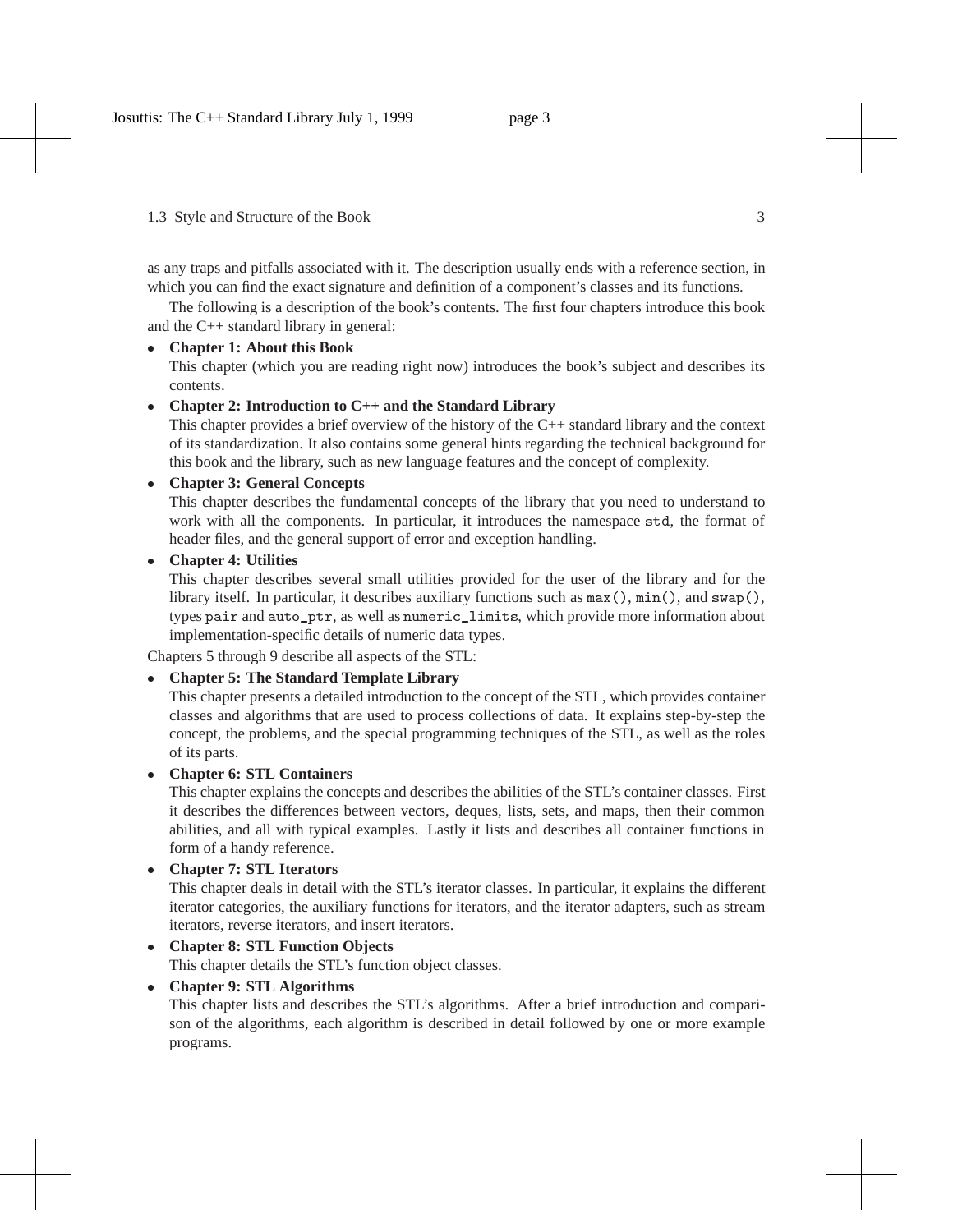Chapters 10 through 12 describe "simple" individual standard classes:

#### **Chapter 10: Special Containers**

This chapter describes the different special container classes of the C++ standard library. It covers the container adapters for queues and stacks, as well as the class bitset, which manages a bitfield with an arbitrary number of bits or flags.

#### **Chapter 11: Strings**

This chapter describes the string types of the C++ standard library (yes, there are more than one). The standard provides strings as kind of "self-explanatory" fundamental data types with the ability to use different types of characters.

#### **Chapter 12: Numerics**

This chapter describes the numeric components of the C++ standard library. In particular, it covers types for complex numbers and classes for the processing of arrays of numeric values (the latter may be used for matrices, vectors, and equations).

Chapters 13 and 14 deal with I/O and internationalization (two closely related subjects):

#### **Chapter 13: Input/Output Using Stream Classes**

This chapter covers the I/O component of C++. This component is the standardized form of the commonly known IOStream library. The chapter also describes details that may be important to programmers but are typically not so well known. For example, it describes the correct way to define and integrate special I/O channels, which are often implemented incorrectly in practice.

#### **Chapter 14: Internationalization**

This chapter covers the concepts and classes for the internationalization of programs. In particular, it describes the handling of different character sets, as well as the use of different formats for such values as floating-point numbers and dates.

The rest of the book contains:

**Chapter 15: Allocators**

This chapter describes the concept of different memory models in the C++ standard library.

- An **appendix** with
	- **Internet Resources**
	- **Bibliography**
	- **Index**

## **1.4 How to Read this Book**

This book is a mix of introductory user's guide and structured reference manual regarding the C++ standard library. The individual components of the C++ standard library are independent of each other, to some extent, so after reading Chapters 2 through 4 you could read the chapters that discuss the individual components in any order. Bear in mind, that Chapter 5 through Chapter 9 all describe the same component. To understand the other STL chapters, you should start with the introduction to the STL in Chapter 5.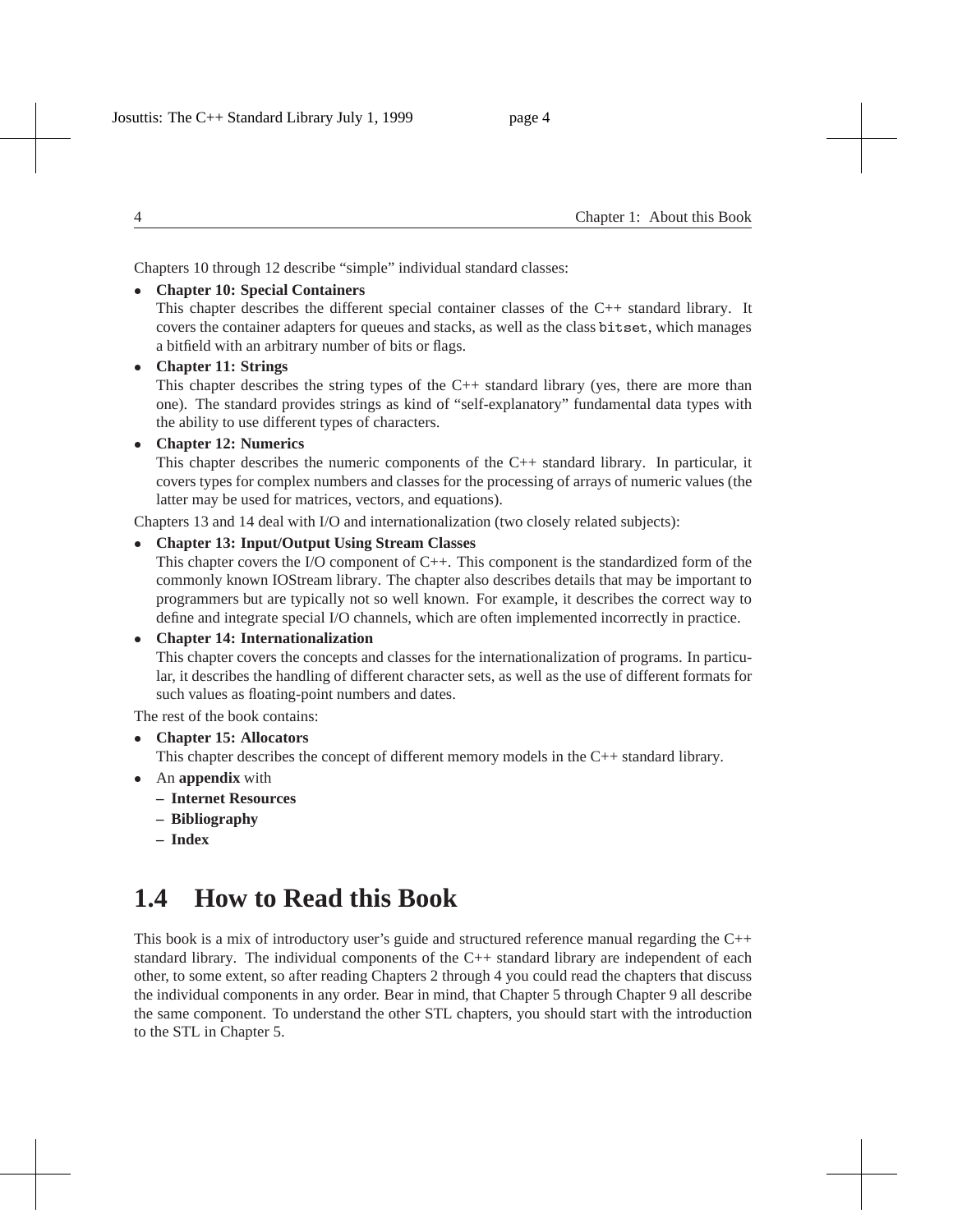If you are a C++ programmer who wants to know, in general, the concepts and all parts of the library, you could simply read the book from the beginning to the end. However, you should skip the reference sections. To program with certain components of the  $C++$  standard library, the best way to find something is to use the index. I have tried to make the index very comprehensive to save you time when you are looking for something.

In my experience, the best way to learn something new is to look at examples. Therefore, you'll find a lot of examples throughout the book. They may be a few lines of code or complete programs. In the latter case, you'll find the name of the file containing the program as the first comment line. You can find the files on the Internet at my Web site at http://www.josuttis.com/libbook/.

## **1.5 State of the Art**

While I was writing this book, the C++ standard was completed. Please bear in mind that some compilers might not yet confirm to it. This will most likely change in the near future. As a consequence, you might discover that not all things covered in this book work as described on your system, and you may have to change example programs to fit your specific environment. I can compile almost all example programs with version 2.8 or higher of the EGCS compiler, which is free for almost all platforms and available on the Internet (see http://egcs.cygnus.com/) and on several software CDs.

## **1.6 Example Code and Additional Information**

You can access all example programs and acquire more informations about this book and the C++ standard library from my Web site at http://www.josuttis.com/libbook/. Also, you can find a lot of additional information about this topic on the Internet. See Internet Resources on page 743 for details.

## **1.7 Feedback**

I welcome your feedback (good and bad) on this book. I tried to prepare it carefully; however, I'm human, and at some time I have to stop writing and tweaking. So, you may find some errors, inconsistencies, or subjects that could be described better. Your feedback will give me the chance to improve later editions. The best way to reach me is by Email:

```
libbook@josuttis.com
```